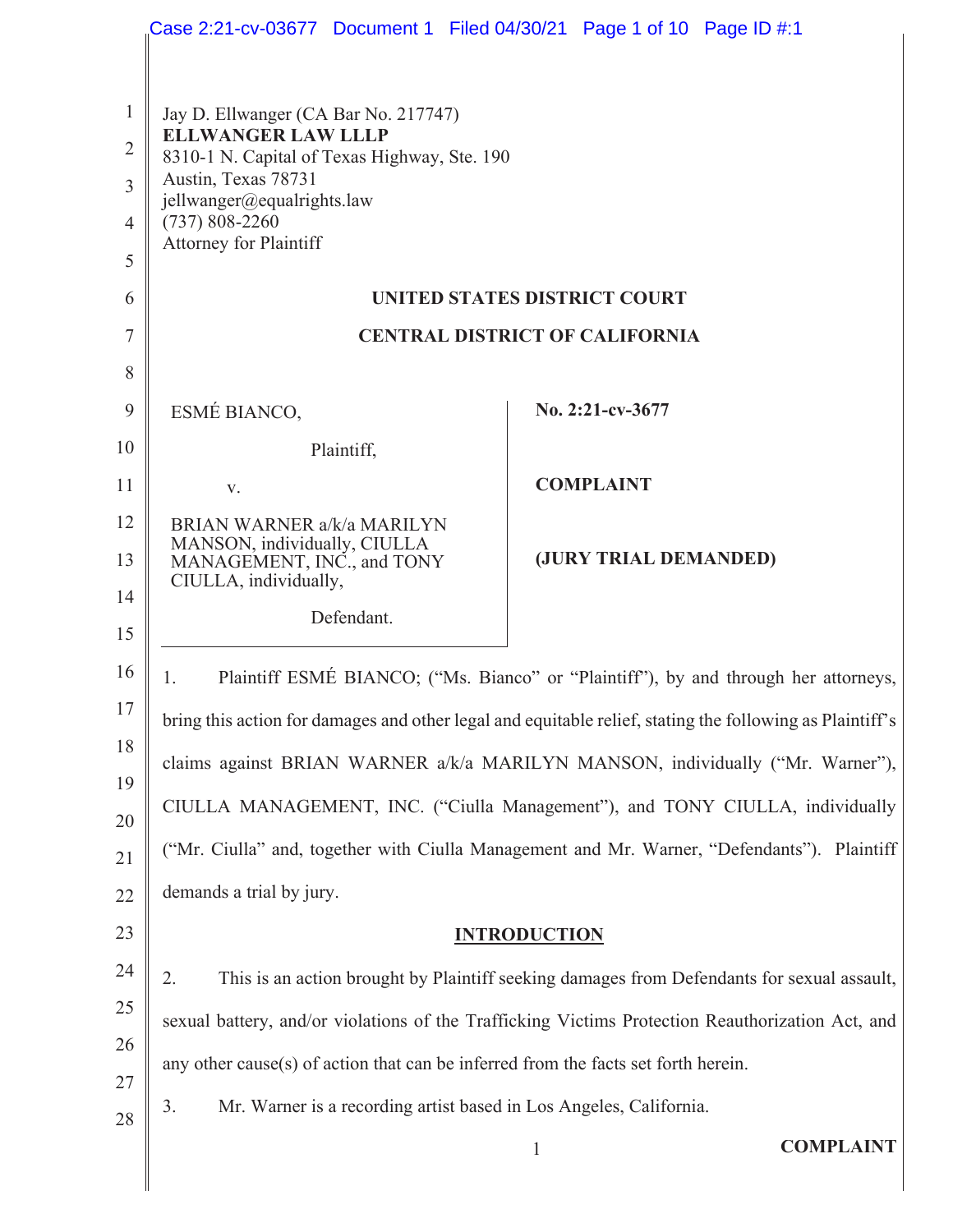## Case 2:21-cv-03677 Document 1 Filed 04/30/21 Page 2 of 10 Page ID #:2

| $\mathbf{1}$   | Ciulla Management is a privately owned Los Angeles-based music management company<br>4.              |
|----------------|------------------------------------------------------------------------------------------------------|
| $\overline{2}$ | established in 1996, whose clients have included Marilyn Manson, The Yeah Yeah Yeahs, Rob            |
| 3              | Zombie, First Aid Kit, and Tove Lo.                                                                  |
| 4              | Mr. Ciulla is a talent manager based in West Hollywood, California who served as the<br>5.           |
| 5<br>6         | personal manager for Mr. Warner for over 25 years and who, upon information and belief, is the       |
| 7              | owner of Ciulla Management.                                                                          |
| 8              | Ms. Bianco is an internationally-acclaimed actress and performer, best-known for her role<br>6.      |
| 9              | as "Ros" in the Emmy Award-winning show, Game of Thrones.                                            |
| 10             | 7.<br>Plaintiff alleges that she is entitled to recover general damages, special damages, and        |
| 11             | punitive damages, as well as such other and further relief as this Court finds necessary and proper. |
| 12             | <b>JURISDICTION AND VENUE</b>                                                                        |
| 13             |                                                                                                      |
| 14             | This Court has jurisdiction over this action pursuant to 28 U.S.C. § 1331, which confers<br>8.       |
| 15             | original jurisdiction upon this Court for actions arising under the laws of the United States. This  |
| 16             | Court also has jurisdiction over this action pursuant to 28 U.S.C. $\S$ 1367, which confers          |
| 17             | supplemental jurisdiction upon this Court for all other claims that are so related to claims in the  |
| 18             | action within such original jurisdiction that they form part of the same case or controversy under   |
| 19             | Article III of the United States Constitution.                                                       |
| 20             | Venue is also proper in this Court pursuant to 28 U.S.C. § 1391(b) because Defendants<br>9.          |
| 21             | maintain offices, conduct business, and reside in this District.                                     |
| 22             |                                                                                                      |
| 23             | <b>PARTIES</b>                                                                                       |
| 24             | Defendant BRIAN WARNER a/k/a MARILYN MANSON is an individual who lives in<br>10.                     |
| 25             | Los Angeles, California.                                                                             |
| 26             | Defendant CIULLA MANAGEMENT is a privately held company with its headquarters<br>11.                 |
| 27             | located at 1509 N. Crescent Heights #4, West Hollywood, California 93313.                            |
| 28             |                                                                                                      |
|                | <b>COMPLAINT</b><br>2                                                                                |

║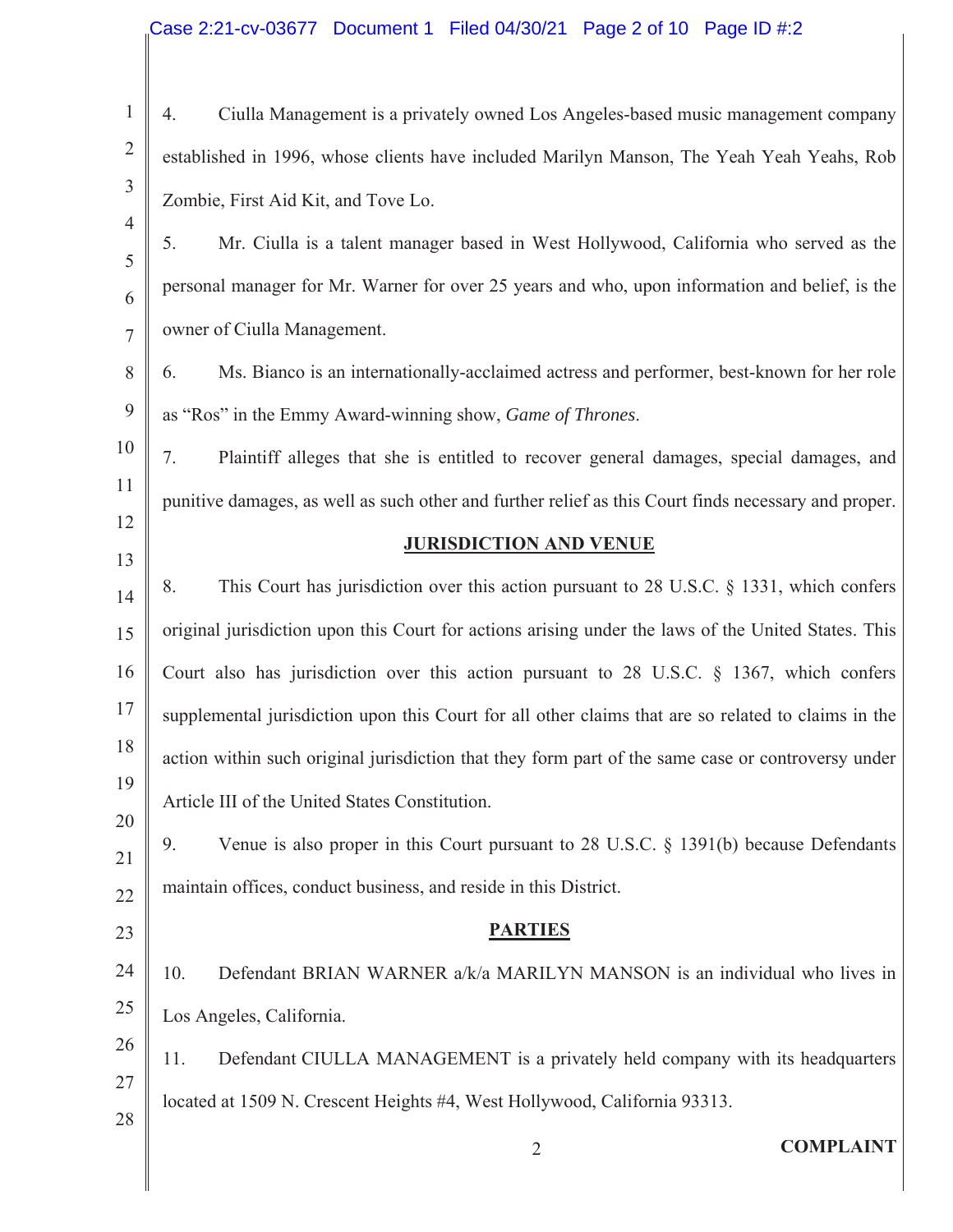1 2 3 4 5 6 7 8 9 10 11 12 13 14 15 16 17 18 19 20 21 22 23 24 25 26 12. Defendant TONY CIULLA is an individual who lives in Los Angeles, California. 13. Plaintiff ESMÉ BIANCO is a person who has been aggrieved by Defendants' actions. She is a citizen of the United States of America and is a resident of the state of California. **STATEMENT OF FACTS**  14. Ms. Bianco was introduced to Mr. Warner in 2005 through his then-fiancée. Mr. Warner expressed an interest in casting Ms. Bianco, who was beginning her acting career, in an upcoming film project. Over the next few years, the film project continued to be delayed, but Mr. Warner remained in touch with Ms. Bianco. Mr. Warned floated other projects for Ms. Bianco, but none materialized. Mr. Warner would meet with Ms. Bianco when he visited the United Kingdom for work, where she resided at that time. 15. After Mr. Warner's divorce in 2007, he made his first sexual overtures towards Ms. Bianco. He asked her for nude photographs on multiple occasions, each time playing the request off as a joke. He again made references to a potential film project in 2007. 16. In February 2009, Mr. Warner flew Ms. Bianco to Los Angeles for the first time allegedly to film a music video for his song "*I want to kill you like they do in the movies*." Ms. Bianco understood this to be a professional project that would be publicly released after being filmed on Flip cameras by Mr. Warner himself. Upon arrival, Ms. Bianco found that there was no crew present and that she was expected to stay at Mr. Warner's home rather than in the hotel that had been previously booked. Throughout this shoot, Ms. Bianco was expected to be on-call 24/7 and as a result was subjected to sleep deprivation. She was told to wear lingerie as her "costume" for the video. She was not provided food during the four days she spent in Los Angeles, but was given drugs and alcohol. 17. In addition to these deprivations, Ms. Bianco was threatened and physically beaten

27 28

by Mr. Warner. Mr. Warner repeatedly told Ms. Bianco that he would come to her room and rape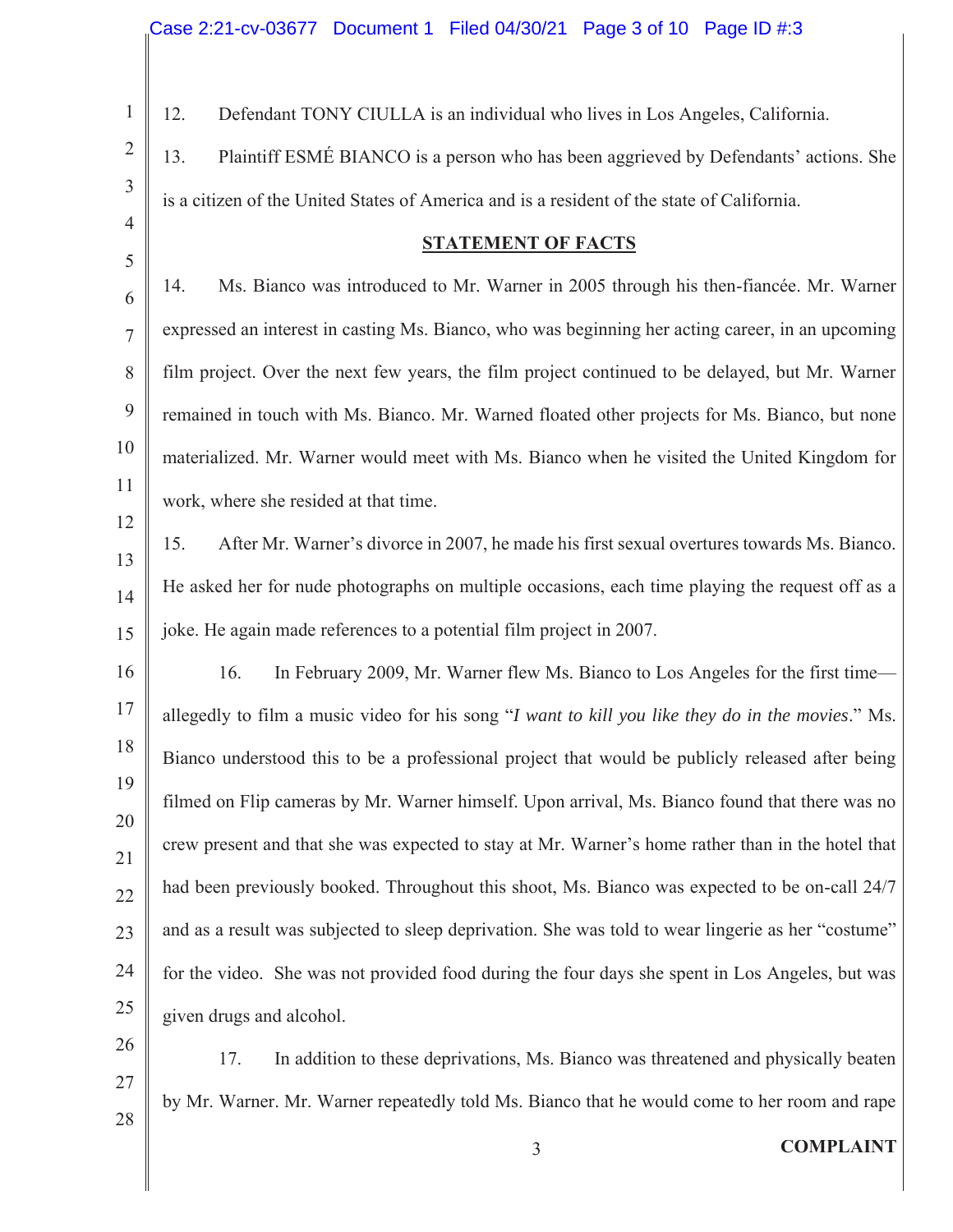## Case 2:21-cv-03677 Document 1 Filed 04/30/21 Page 4 of 10 Page ID #:4

her during the night. He threw tantrums where he would destroy camera equipment and throw objects around the room. He forced Ms. Bianco to watch an extremely violent movie that caused her to faint. He attempted to force her to perform sexual acts on camera with another woman who was present throughout the shoot. Perhaps most horrifyingly, Mr. Warner locked Ms. Bianco in the bedroom, tied her to a prayer kneeler, and beat her with a whip that Mr. Warner said was utilized by the Nazis. He also electrocuted her.

8 9 10 11 18. Ms. Bianco believed that if she protested any of this treatment, she would be seen as unprofessional and barred from future professional opportunities—or worse, that Mr. Warner would continue to harm her. Plaintiff has never seen any footage from this shoot and, upon information and belief, it has never been published.

12

1

2

3

4

5

6

7

13 14 15 19. From February to May 2009, Mr. Warner assured Ms. Bianco that the video was being edited. He blamed others for the "disruptions" of the video shoot and convinced Ms. Bianco that he was simply eccentric, and his art was misunderstood.

16 17 18 19 20 21 22 20. In May 2009, Mr. Warner visited Ms. Bianco in London and they began a sexual relationship. Though at this time sex between Ms. Bianco and Mr. Warner was consensual, Mr. Warner bruised and bit Ms. Bianco and publicly groped her against her consent. He enforced a "dress code" for Ms. Bianco during this trip and forced her to sit at his feet during press visits. He verbally degraded her during interviews. He also attempted to bring a minor back to the hotel with him and Ms. Bianco.

23 24 25 21. After this visit, Ms. Bianco and Mr. Warner maintained a long-distance relationship for several years. Mr. Warner flew Ms. Bianco out to Los Angeles for visits and told her they would shoot videos and record music during these trips. No videos or music were recorded.

26 27 28 22. In April 2011, Mr. Warner convinced Ms. Bianco to move to Los Angeles to live with him while he helped her secure a visa and launch her career in the United States. Mr. Warner

4 **COMPLAINT**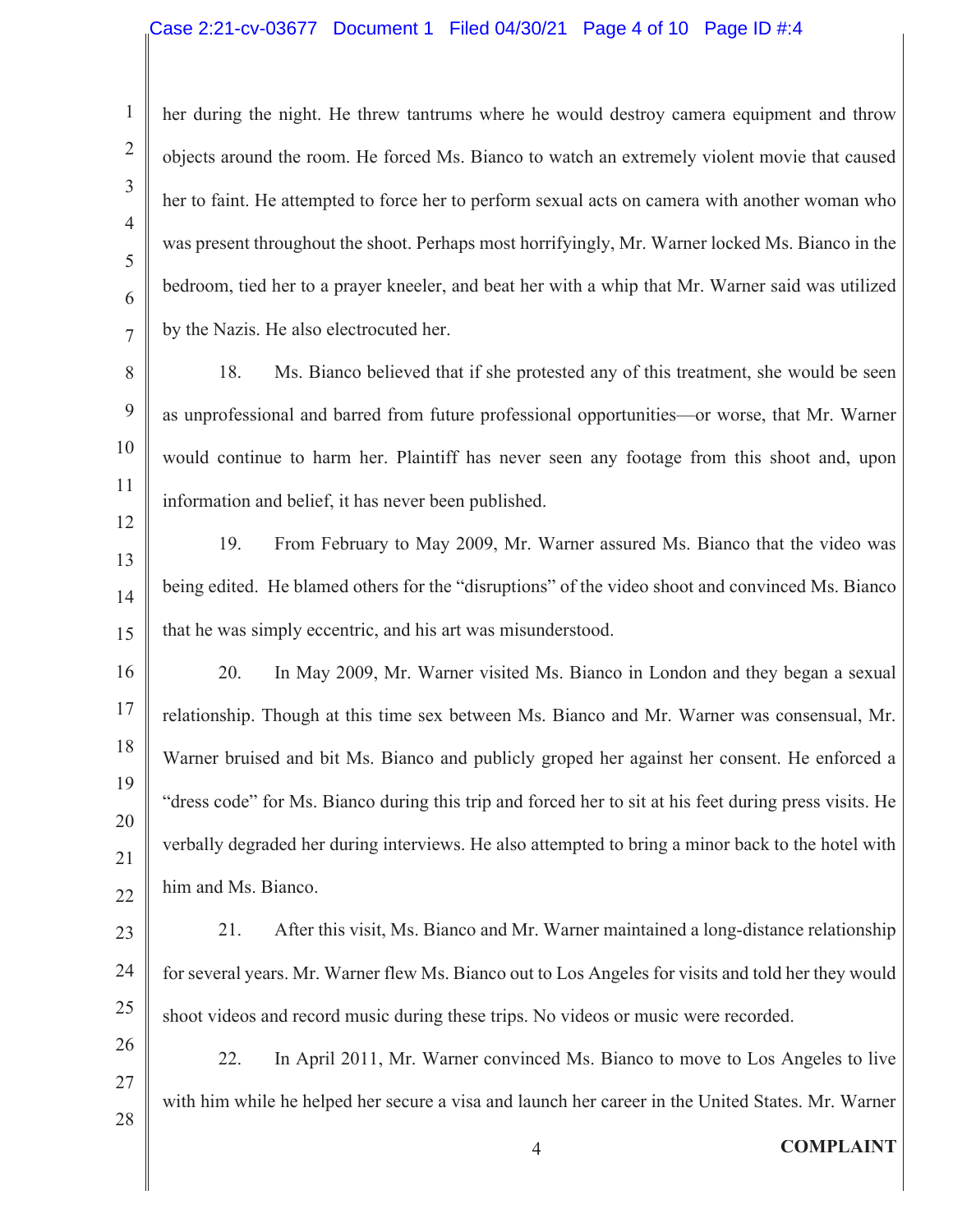## Case 2:21-cv-03677 Document 1 Filed 04/30/21 Page 5 of 10 Page ID #:5

defrauded Ms. Bianco by telling her that she would be starring in his upcoming feature film, *Phantasmagoria*, and instructed Ms. Bianco to create a timeline for shooting and rehearsals. Ms. Bianco spent two and a half months with Mr. Warner, enduring constant abuse. Mr. Warner controlled Ms. Bianco's movements and threatened to interfere with her visa process. Mr. Warner alternately kept Ms. Bianco awake for days at a time and then would lock her out of the apartment overnight. She was not permitted to leave the apartment without permission, nor was she permitted to receive visitors.

9 10 11 12 13 14 15 16 23. Mr. Warner kept the apartment in near-total darkness and insisted that the temperature remain at 63 degrees Fahrenheit. He was also frequently verbally abusive towards Ms. Bianco, sometimes in front of others. Mr. Warner would berate Ms. Bianco if he did not like her outfit, if she touched the thermostat, if she attempted to open the curtains in the apartment, if she expressed discomfort with the violent and sexually graphic films Mr. Warner played throughout the apartment, and if she failed to find objects he hid around the apartment. He also frequently became enraged and would violently throw things around the apartment.

17 18 19 20 21 22 23 24 25 26 24. On one occasion, Mr. Warner chased Plaintiff around the apartment with an ax, smashing holes in the walls. On another occasion, Mr. Warner cut Ms. Bianco with a Nazi knife during sex, without her consent, and photographed the cuts on her body. He then posted the photos online without her consent. Mr. Warner's friends, band mates, assistant, producer, and other colleagues witnessed various aspects of this abuse—including Mr. Ciulla. Ms. Bianco was only able to escape the apartment while Mr. Warner slept in June 2011. When Mr. Warner discovered Ms. Bianco had left, he threatened to have her visa revoked and to "punish" her when he next saw her.

1

2

3

4

5

6

7

8

27 28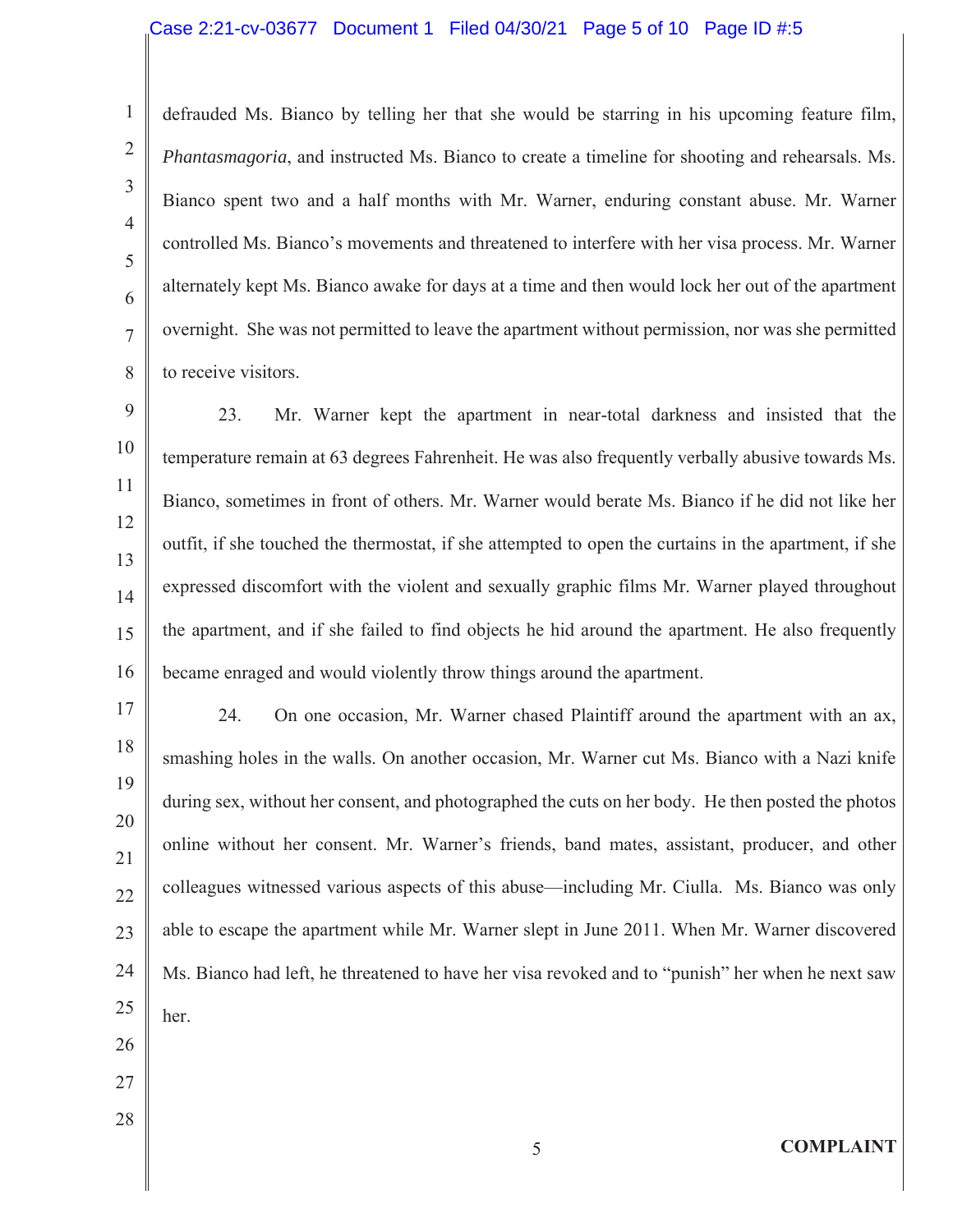1 2 3 4 5 6 7 8 9 10 11 12 13 14 15 16 17 18 19 20 21 22 23 24 25 26 27 28 25. In 2013, Ms. Bianco attended one of Mr. Warner's shows in Las Vegas. Afterwards, he forcibly kissed her without her consent and attempted to block her from leaving. Ms. Bianco was only able to leave when her friends intervened. 26. It took Ms. Bianco years to understand the extent of Mr. Warner's physical, sexual, psychological, and emotional abuse. Her career suffered due to the deterioration of her mental health caused by Mr. Warner. She deals with complex Post-Traumatic Stress Disorder, anxiety, depression, and panic attacks to this day as a result. *Trafficking Victims Protection Act*  27. Mr. Warner employed fraud to bring Ms. Bianco to the United States. He promised work opportunities that never appeared while inserting himself in her visa process. Ms. Bianco reasonably relied upon Mr. Warner's promises of work due to his connections in the industry. Mr. Warner used both fraudulent offers of movie and music video roles to convince Ms. Bianco to travel to Los Angeles, whereupon Mr. Warner then made threats of force and performed violent sexual acts on Ms. Bianco to which she did not consent. 28. Because Mr. Warner had previously cast Ms. Bianco in what she believed to be a legitimate music video, her reliance on future projects was reliable. In fact, Mr. Warner went so far as to direct Ms. Bianco to draft paperwork to confirm that she would star in his upcoming film, for which rehearsals would begin shortly after her arrival in the United States. 29. Mr. Warner knew these offers to be fraudulent, as he had previously recruited Ms. Bianco to come to the United States to film a music video he never intended to publish. Upon information and belief, after Ms. Bianco's arrival, no effort was made to create the *Phantasmagoria* film. By inserting himself in Ms. Bianco's visa process, Mr. Warner was able to control Ms. Bianco by threatening to withdraw support if she displeased him. Mr. Warner's culpability is further demonstrated by preventing Ms. Bianco from escaping the situation by confining her to his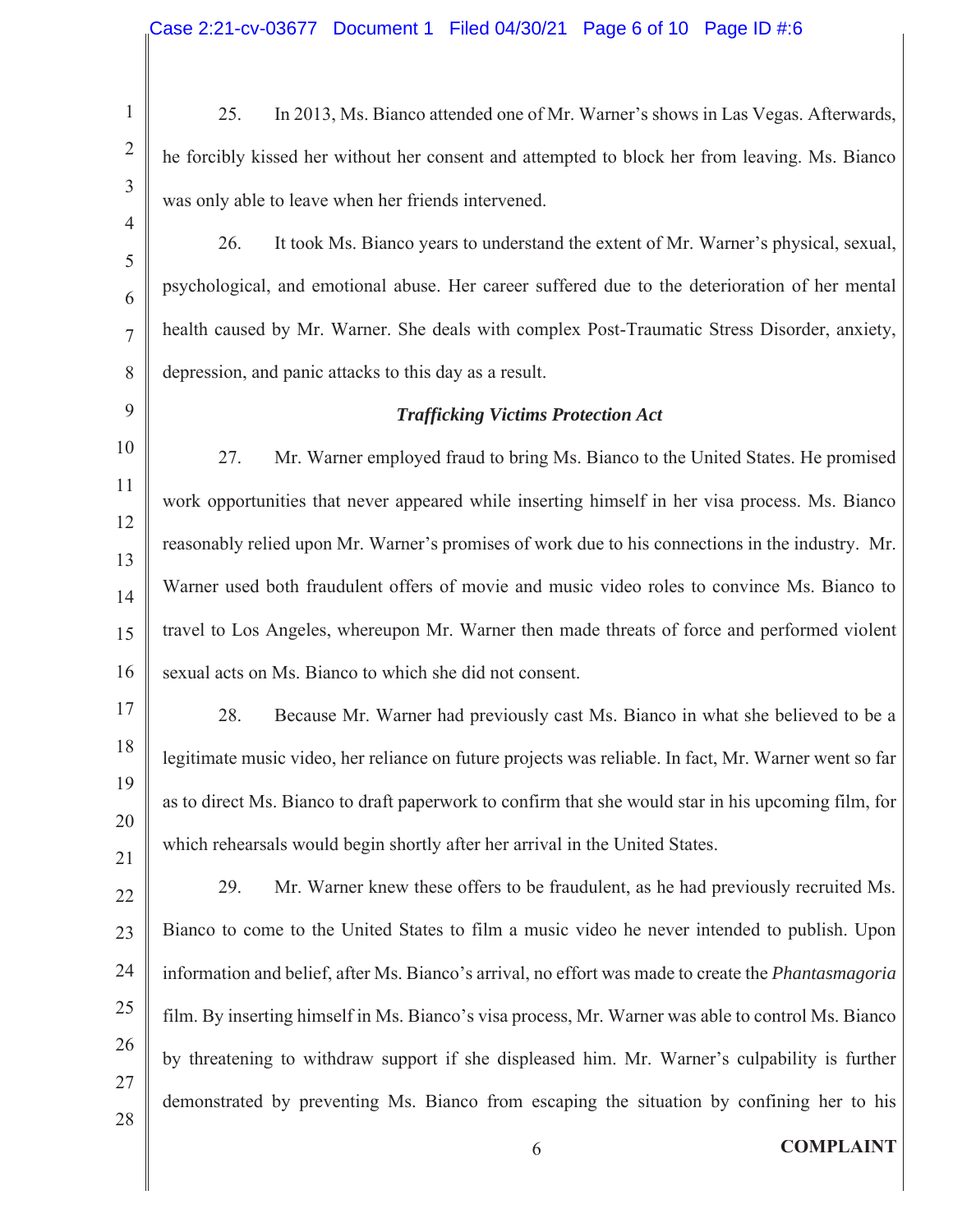bedroom, threatening her if she attempted to leave the apartment without permission, restricting her communications, and interfering with her visa process.

3 4

5

6

7

8

9

10

11

1

2

30. In addition to the sexual acts demanded by Mr. Warner through force and/or threats of force, , Plaintiff was also required to provide unpaid labor for Mr. Warner during the April 2011 to July 2011 period. This included serving and preparing food for Mr. Warner and his guests, cleaning his apartment, consulting on his album, providing uncredited backup vocals during the creative process for the album *Born Villain*, and being offered up to his guests and bandmates to "spank." Mr. Warner implied that because he had brought Ms. Bianco to the United States and provided housing, she owed him labor and sexual intimacy. Plaintiff feared for her safety and that of her friends and family if she did not comply.

12

13

14 15 16 17 18 31. Mr. Ciulla and Ciulla Management jointly and severally represented Mr. Warner throughout this period. Mr. Ciulla and Ciulla Management knew of Mr. Warner's conduct and benefitted financially from allowing this abuse to continue. Ms. Bianco interacted daily with Mr. Warner's bandmates, producer, and assistants. These parties witnessed Mr. Warner's abuse directly and received photos from Mr. Warner of the damage he caused to Ms. Bianco. Mr. Warner's former assistants discussed Mr. Warner's abuse directly with Mr. Ciulla.

19 20 21 22 23 24 25 26 27 32. Ms. Bianco herself would contact Mr. Ciulla when Mr. Warner's temper tantrums ensued. Mr. Warner's assistant also coordinated Ms. Bianco's travel and lodging each time she visited Mr. Warner with full knowledge of Mr. Ciulla and Ciulla Management and acted as Ms. Bianco's "babysitter" when Mr. Warner was not present. Mr. Warner's management had a vested interest in supporting his violent tendencies to encourage the creation of his "art" and the promotion of the brand of Marilyn Manson, and were complicit in Mr. Warner's abuse of Ms. Bianco. It was only after these abuse allegations were made public in February 2021 that Mr. Ciulla and Ciulla Management withdrew from their representation of Mr. Warner—after more than 25 years.

28

7 **COMPLAINT**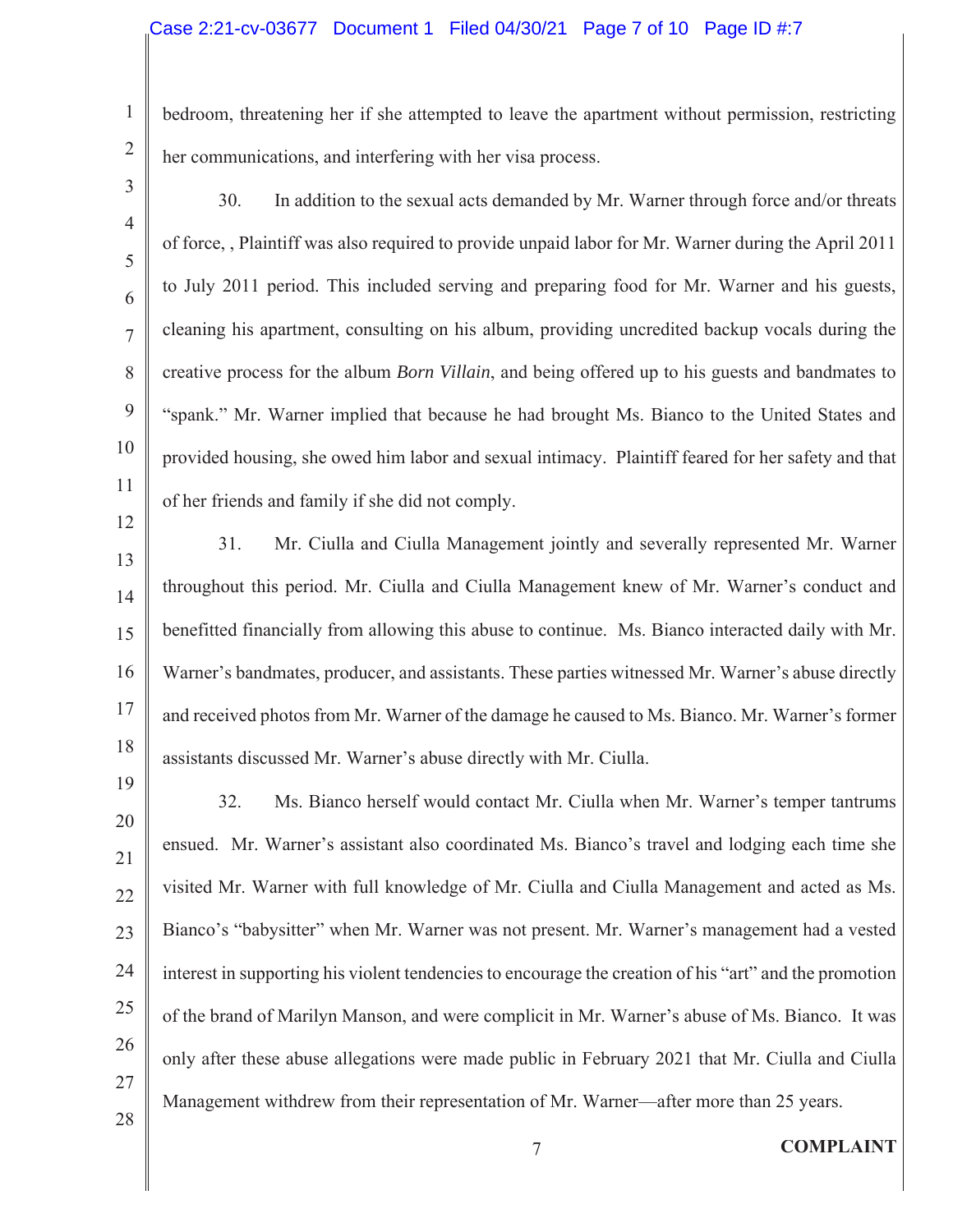1

 $\mathsf{I}$ 

## *Sexual Assault & Sexual Battery*

| $\overline{2}$ | 33.<br>Mr. Warner used drugs, force, and threats of force to coerce sexual acts from Ms.               |
|----------------|--------------------------------------------------------------------------------------------------------|
| 3              | Bianco on multiple occasions. Mr. Warner raped Ms. Bianco in or around May 2011. Ms. Bianco            |
| 4              | was well aware of the violence Mr. Warner could dole out if she fought back, having been on the        |
| 5<br>6         | receiving end of his temper many times. He also supplied drugs to Ms. Bianco and deprived her of       |
| $\overline{7}$ | sleep and food in order to weaken her physically and mentally and decrease her ability to refuse       |
| 8              | him.                                                                                                   |
| 9              | 34.<br>Mr. Warner committed sexual acts with Ms. Bianco when she was unconscious or                    |
| 10             | otherwise unable to consent.                                                                           |
| 11             | Mr. Warner also committed sexual battery against Ms. Bianco on multiple occasions<br>35.               |
| 12             | throughout her time in Los Angeles in 2011. These acts include spanking, biting, cutting, and          |
| 13             | whipping Ms. Bianco's buttocks, breasts, and genitals for Mr. Warner's sexual gratification—all        |
| 14<br>15       | without the consent of Plaintiff.                                                                      |
| 16             | <b>CAUSES OF ACTION</b>                                                                                |
| 17             | AS AND FOR A FIRST CAUSE OF ACTION FOR SEXUAL ASSAULT,                                                 |
| 18             | CA. CODE CIV. PRO. § 340.16, AGAINST DEFENDANT WARNER                                                  |
| 19             | Plaintiff repeats and re-alleges the allegations contained in the paragraphs above, as if fully<br>36. |
| 20             | set forth herein.                                                                                      |
| 21             | 37.<br>Defendant Warner committed a sexual assault of Plaintiff as more fully described in Section     |
| 22             | 243.4, 261, 262, 264.1, 286, 287, or 289, or former Section 288a, of the California Penal Code,        |
| 23             | and/or assault with the intent to commit any of those crimes, and/or or an attempt to commit any of    |
| 24             | those crimes.                                                                                          |
| 25             | Plaintiff's requests for relief are set forth below.<br>38.                                            |
| 26<br>27       |                                                                                                        |
|                |                                                                                                        |
| 28             |                                                                                                        |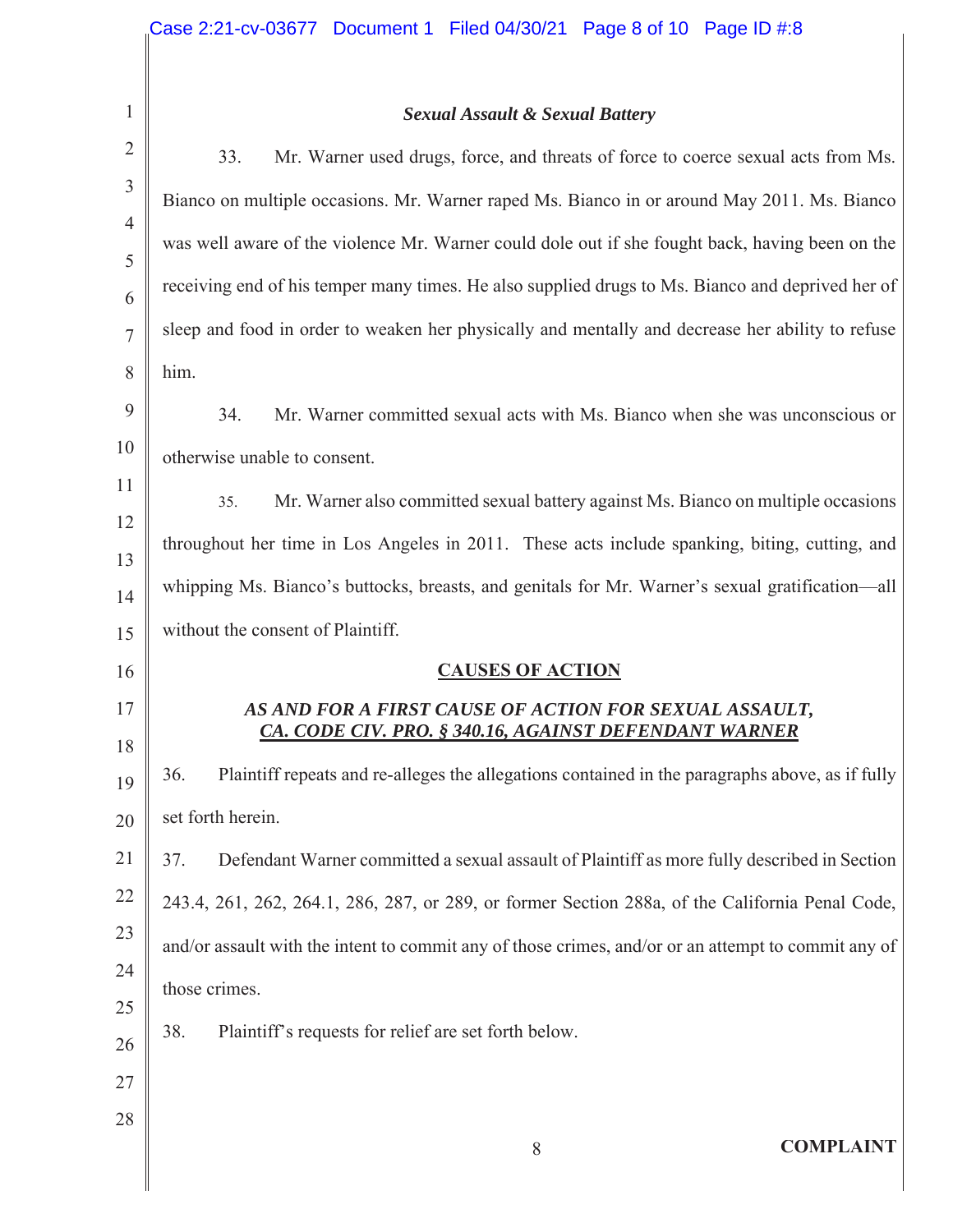|                     | Case 2:21-cv-03677 Document 1 Filed 04/30/21 Page 9 of 10 Page ID #:9                                                                                                                                                |
|---------------------|----------------------------------------------------------------------------------------------------------------------------------------------------------------------------------------------------------------------|
| $\mathbf{1}$        | AS AND FOR A SECOND CAUSE OF ACTION FOR SEXUAL BATTERY,<br>CA. CODE. CIV. PRO. § 1708.5, AGAINST DEFENDANT WARNER                                                                                                    |
| $\overline{2}$<br>3 | Plaintiff repeats and re-alleges the allegations contained in the paragraphs above, as if fully<br>39.                                                                                                               |
| $\overline{4}$      | set forth herein.                                                                                                                                                                                                    |
| 5                   | Defendant Warner acted with the intent to cause a harmful or offensive contact with an<br>40.                                                                                                                        |
| 6                   | intimate part of Plaintiff, and a sexually offensive contact with Plaintiff directly or indirectly                                                                                                                   |
| $\tau$              |                                                                                                                                                                                                                      |
| 8                   | resulted.                                                                                                                                                                                                            |
| 9                   | Defendant Warner also acted with the intent to cause a harmful or offensive contact with<br>41.                                                                                                                      |
| 10                  | Plaintiff by use of his intimate part, and a sexually offensive contact with that person directly or                                                                                                                 |
| 11                  | indirectly resulted.                                                                                                                                                                                                 |
| 12                  | Defendant Warner also acted to cause an imminent apprehension of the conduct described<br>42.                                                                                                                        |
| 13                  | above, and a sexually offensive contact with Plaintiff directly or indirectly resulted.                                                                                                                              |
| 14                  | 43.<br>Plaintiff's requests for relief are set forth below.                                                                                                                                                          |
| 15<br>16<br>17      | AS AND FOR A THIRD CAUSE OF ACTION FOR A VIOLATION OF THE<br>TRAFFICKING VICTIMS PROTECTION REAUTHORIZATION ACT ("TVPRA"),<br>18 U.S.C.S. § 1589, AGAINST DEFENDANTS<br><b>WARNER, CIULLA, AND CIULLA MANAGEMENT</b> |
| 18                  | Plaintiff repeats and re-alleges the allegations contained in the paragraphs above, as if fully<br>44.                                                                                                               |
| 19                  | set forth herein.                                                                                                                                                                                                    |
| 20<br>21            | Defendant Warner knowingly obtained the labor or services of Plaintiff by means of force,<br>45.                                                                                                                     |
| 22                  | threats of force, physical restraint, or threats of physical restraint to that person or another person;                                                                                                             |
| 23                  | by means of serious harm or threats of serious harm to Plaintiff or another person; by means of the                                                                                                                  |
| 24                  | abuse or threatened abuse of law or legal process; or by means of any scheme, plan, or pattern                                                                                                                       |
| 25                  | intended to cause Plaintiff to believe that, if she did not perform such labor or services, she or                                                                                                                   |
| 26                  | another person would suffer serious harm or physical restraint.                                                                                                                                                      |
|                     |                                                                                                                                                                                                                      |
| 27                  |                                                                                                                                                                                                                      |